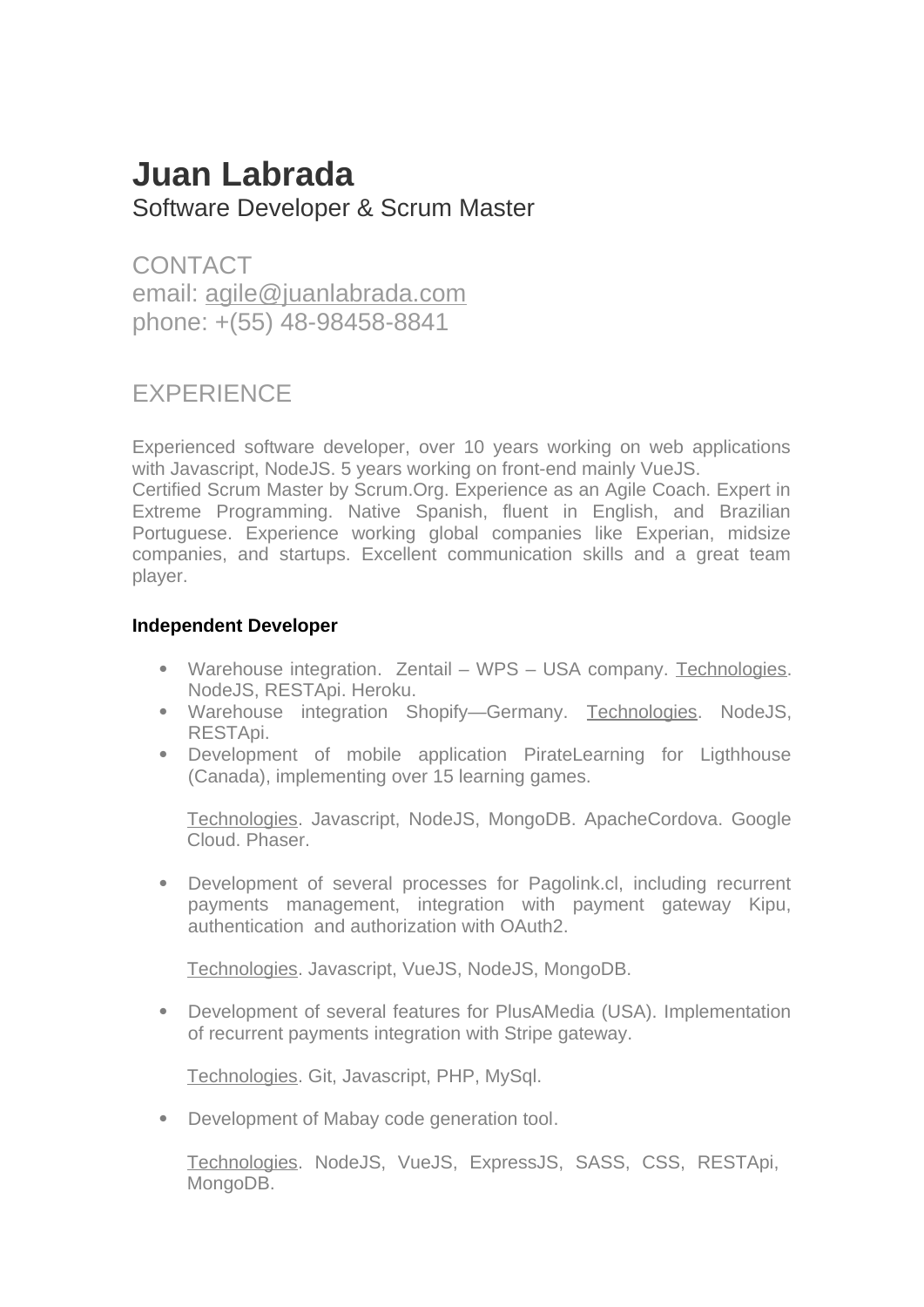#### **MonetizeMore** Jan 2021-uptodate Senior Software Developer

Ideate method for generating a browser signature to identify bots. Automated product testing on BrowserStack for different devices. Implementation of CWV for improving customers revenue. Improving the SDLC by defining a way for baby-sitting new product versions. Implement integration to different technologies like TCF (Transparency Consent Framework).

Technologies used: Javascript, PrebidJs, GoogleAd Manager PostgreSQL, Linux, Bash, Docker, Jira, Confluence, Git.

## **WPlex**  Nov 2018 - 2020 Senior Systems Analyst

Development of application for handling transportation network data using VueJS on the frontend, REST API implemented with Spring Boot and Postgress Sql on the backend. Maintenance of Trip Planning Application implemented in Java with MySql on the backend. Refactoring of Trip Planning Application. Implementing CI pipeline scripts for LXD containers. Development of Prototype for Transportation Network Planning and Operation integration using VueJS, NodeJS using MongoDB as Backend.

Helping the team adopt agile practices.

Technologies used: Java, Spring Boot, Vue.js, Node.js, MySQL, PostgreSQL, Linux, Bash, Docker, Jira, Confluence, Git.

#### **Experian**  May 2015 - Oct 2018 Senior Software Engineer & Scrum Master

Member of the Compliance Applications team. Fulfilled the role of Scrum Master for a few projects. Helped the team migrate from a Waterfall to an agile SDLC. Coached the team on Scrum activities and agile practices such as TDD and code refactoring.

Designed the new RESTFul APIs for the dispute system using Swagger, Java (Spring boot) and OpenAPI.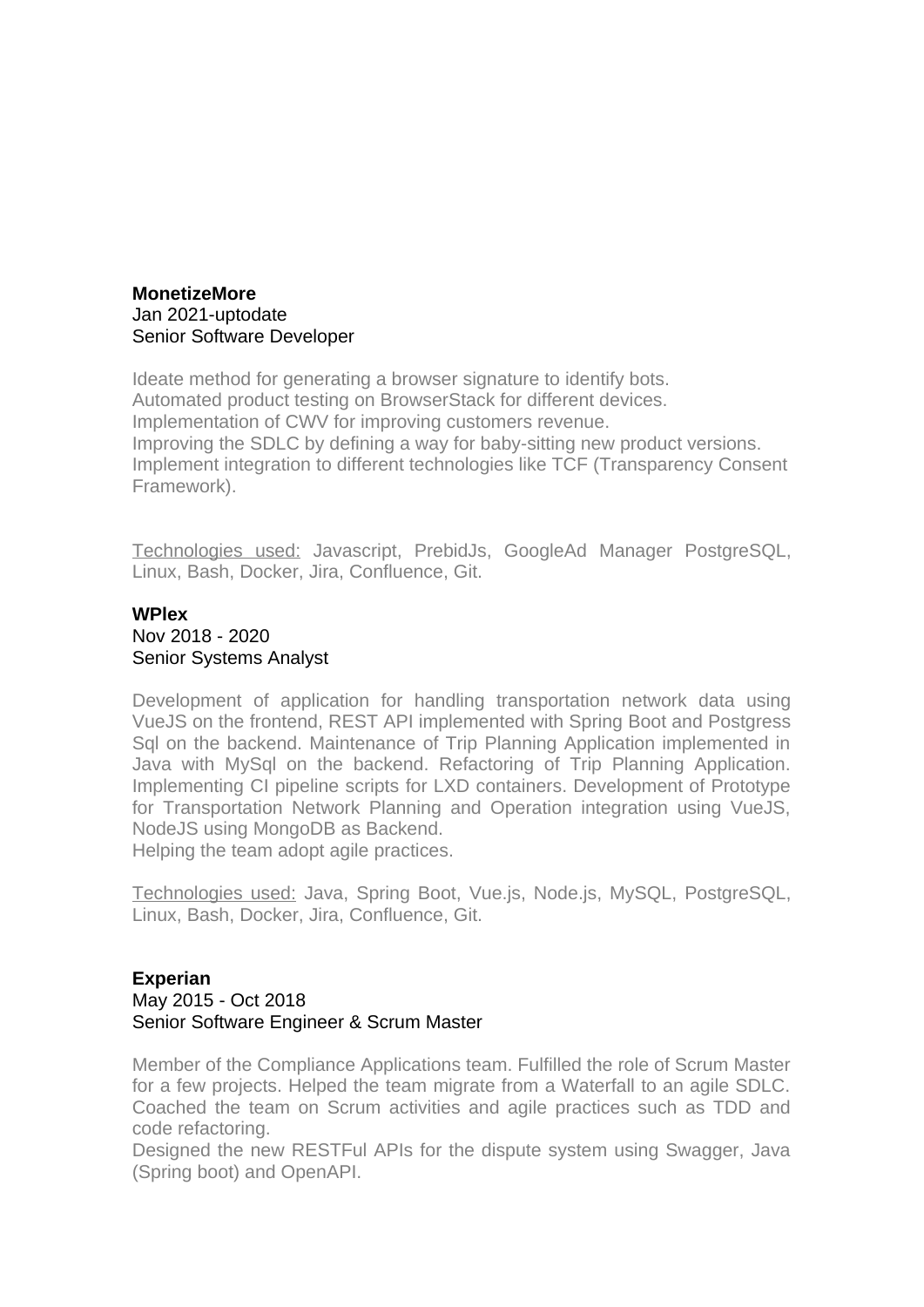The new set of APIs allowed Experian easily integrate with partners, and as a consequence a great number of new products were created. It was a key element in Experian strategy to become a big data company and allowed it to be regarded as one the 100 most innovative companies in the world.

 Implementation of RealTime Events for the disputes system in Java, as well as integrating the Dispute System to ESB.

Maintenance of legacy Disputes System in C, AIX and DB2. Implementation of disputes file transfer process among credit report partners using Java.

Mentored other newcomers into the Scrum Master role. Member of the team that won one of the Experian global hackathons. Collaborated with software engineers and people from all around the world (India, UK, USA, Canada, Vietnam, and Malaysia).

Technologies used: Java, Spring Boot, C, Swagger, OpenAPI, RESTful APIs, DB2, Linux, Bash, Docker, Jira, Confluence, Git.

#### **Bicevida**  Sep 2009 - Oct 2014 Scrum Master

In charge of a team of 6 professionals who maintained the Individual Insurance and Investments Account System (Java, WebLogic, OracleDB) . Led projects that aimed to add new capabilities and functionalities to the systems, and keep the operating systems in production (Java, WebLogic, OracleDB). Managed the Product Owner backlog. Helped the Product Owner prioritize user stories and design software solutions. Validated solutions against the system architecture (Java, WebLogic, OracleDB). Implemented a mixed Agile and Waterfall process in the production environment. Developed the team vision and strategy. Coached the team on agile software practices such as TDD, software refactoring, pair programming, sprint planning, mock objects, Kanban and Scrum. Defined the coding standard for the applications. Developed Outxel, a backlog management application, as part of the continuous improvement efforts. Participated actively in defining the procedures to work with Subversion and branches with the QA department.

The team was able to standardize the architecture of a system built by three different companies, making simple to add new functionalities, reducing the defects rate, and allowing the company to comply with government regulation timely.

I coached the team into agile practices like TDD, Refactoring, Scrum, Kanban also I changed the way the product owner managed the systems. As a result, the company changed the whole software development process into an agile one.

Technologies used: Java, JSPX, J2EE, ASP, Oracle Database, Linux, SVN.

**Seguros Falabella**  Aug 2008 - Aug 2009 Scrum Master & Team Coach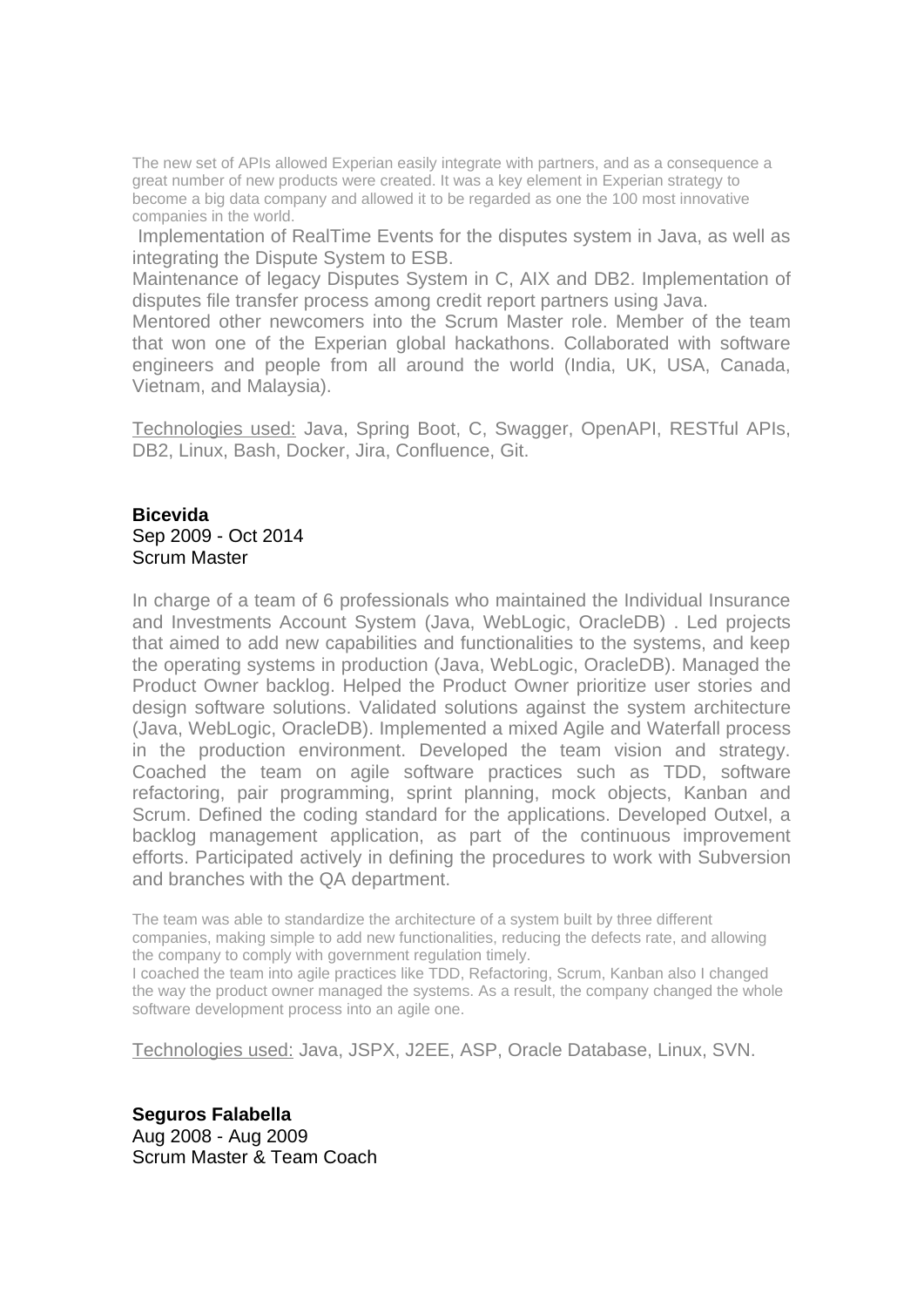In charge of a team of two professionals. Led the development of two new products (Java, JBOSS, OracleDB). Responsible for the maintenance of the existing insurance broker system (Java, JBOSS, OracleDB). Participated in the development of the company's first mobile application. Managed the product backlog and helped the Product Owner prioritize user stories. Worked closely with the DevOps team during the deployment of the applications to production environments.

Technologies used: Java, JBoss, Oracle Database, Linux, SVN.

### **Kaizen LA** Oct 2006 - Aug 2008 Scrum Master, Project Manager & Team Coach

In charge of a team of seven professionals that developed products for clients in several industries. Gathered user stories and designed software solutions. Negotiated the scope and priorities with the clients. Managed the backlog until delivery to clients. Introduced the team to agile development practices, XP. Defined the coding standard for the applications.

Implemented a workflow for automating all the processes in a metallurgical company – Arrigoni.

The project allowed Arrigony (with mainly manual processes at the time) to modernize and offer clients realtime update on projects status, predictable schedules and optimize processes identifying bottlenecks. A few years later Arrigony turned the biggest metallurgical company in Chile, due to its capacity to deliver on projects. As a byproduct I coached the team into a high performant agile team with a highly automated development process.

#### (C#, MS SqlServer, Barcode Reader, Mobile Application)

Maintenance to KPM – the main company product – Java – Oracle DB. Implemented workflows applications for several customers (Ultimus BPM, MS SglServer)

Implemented a development and delivery pipeline that optimized the whole versioning, development, QA, packaging and delivery process (Ruby, Watir)

Technologies used: Ruby, Watir. .NET, C#, Oracle Database, MS SqlServer, Linux, SVN.

#### **Soluciones Integrales**  Jan 2004 - Sept 2006 Software Engineer & Team Coach

Developed and maintained the server-side of the Impactia Enterprise Suite (http://www.impactia.com). Migrated the suite from C++ to Java. Developed an acceptance test automation system that integrated with Svn(Ruby). Responsible for team management. Introduced the team to Extreme Programming practices. Helped define coding standards. Developed a continuous integration server –Luisitin –(Using Ruby). Automated the CD ISO creation for the Impactia Suite-(Bash)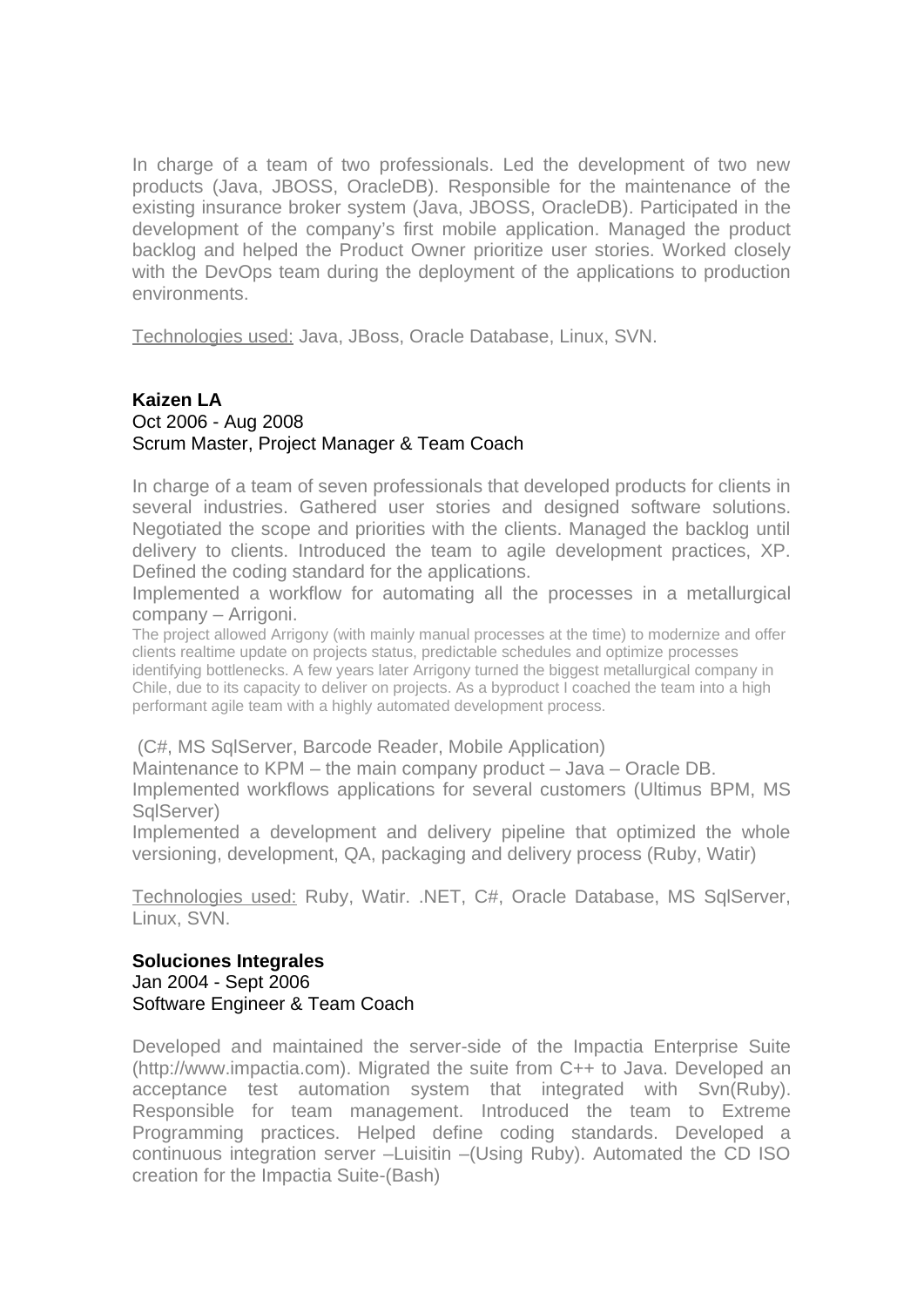Technologies used: Java, Ruby, C++, MySQL, Linux, Bash, SVN.

## **Cubacel**  Sept 2000 - Jan 2004 Software Engineer

Developed the intranet (ASP, ASP.NET, Sharepoint, OracleDB).

Developed Workflow of Non-conformities for the process and quality department (Ultimus, OracleDB)

Developed Workflow of Invoices for the invoicing department (Ultimus, OracleDB)

Developed a document scanning application and integrate it with Sharepoint. Worked with ASP.NET and Ultimus Workflow.

Developed the payments portal. (ASP.Net, OracleDB)

Technologies used: ASP.NET, Ultimus, OracleDB.

### **ONRM** Sept 1997 - Aug 2000 Main Analyst

In charge of a three-member team. Prepared and executed the IT development plan. Worked on the Y2K problem mitigation project. Participated in the Whittle 4X software acquisition and the Gemcom software acquisition. Designed the budget control system, the IT security and contingency plan, and the IT infrastructure. Created the Ore Deposit Control System (MS Access). Responsible for the design and development of the geolibrary (MS Access, ArcGIS).

Development of the Budget Management System (MS Access)

Development of the Mining concessions Management System ( C++, AutoCAD) Development of a Data validation system for Nickel Ore Deposits (MS Access) Development of 3D ore deposit modeling system (C++ )

Technologies used: C++, MS Access, ArcGIS, AutoCAD

COURSES & TRAININGS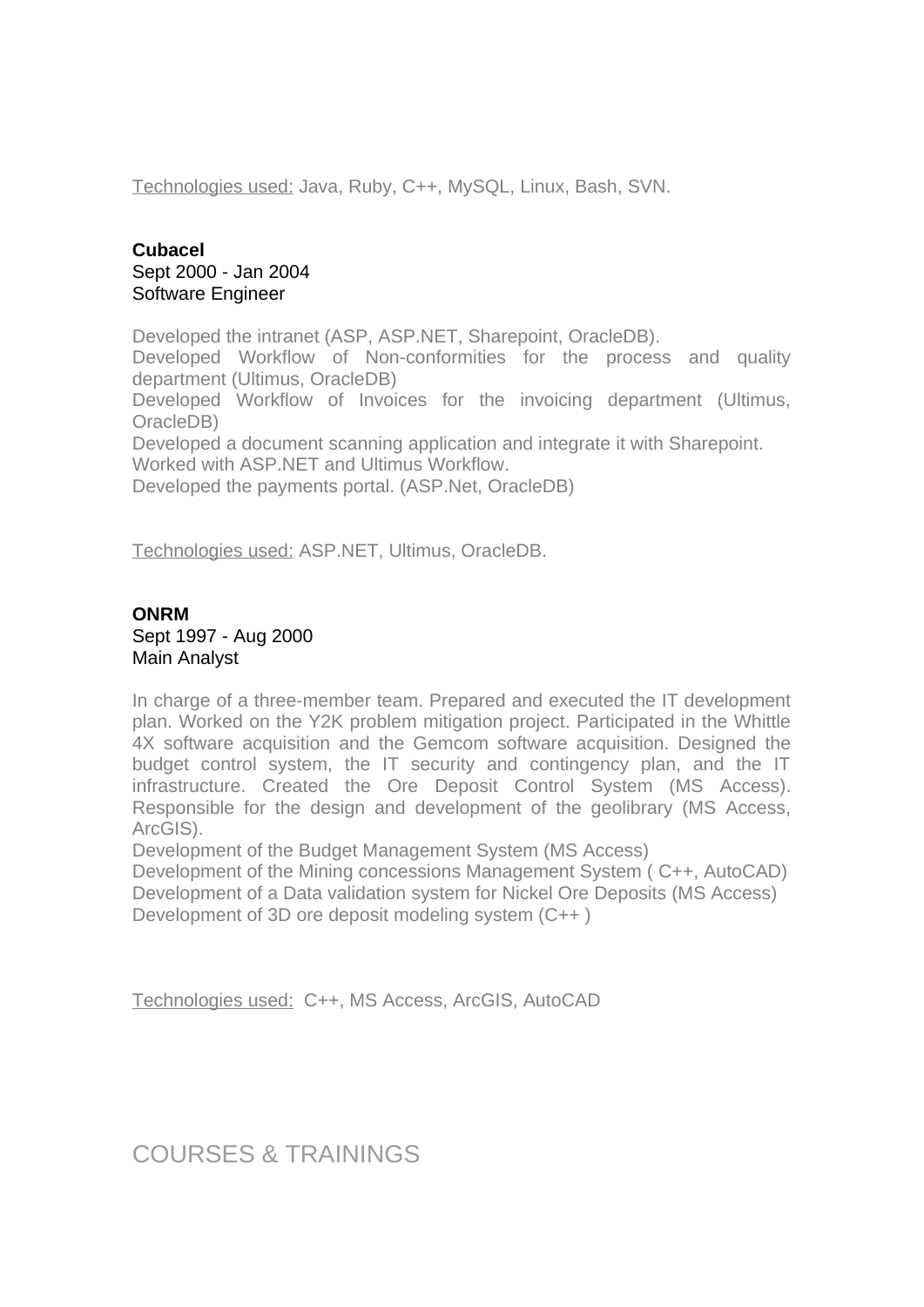**Experian**  Peer Training, 2017

**Scrum.org**  Certified Scrum Master, 2016

**Chile University**  Leadership and Team Management Diploma, 2013

**LeanSight**  Agile Coaching for Team Leader, 2011

**Federico Santamaria University**  Microsoft Project Professional 2007, 2010

**Federico Santamaria University**  BPMN 2.0, 2010

**Computer One**  Microsoft ASP.NET Certified Training, 2004

**Computer One**  Microsoft Certified Training: Microsoft SharePoint Portal Server 2003, 2004

**Computer One**  Microsoft Certified Training: Microsoft Biztalk Server 2004, 2004

**Ultimus Latin America**  Ultimus Workflow Certified Professional, 2002

**MINBAS**  Project Management, 1999

# EDUCATION

### **EOI**

Master of Business Executive in Information Technologies and Communications, 2000

**Havana University** Bachelor's Degree in Computer Science, 1996

SKILLS